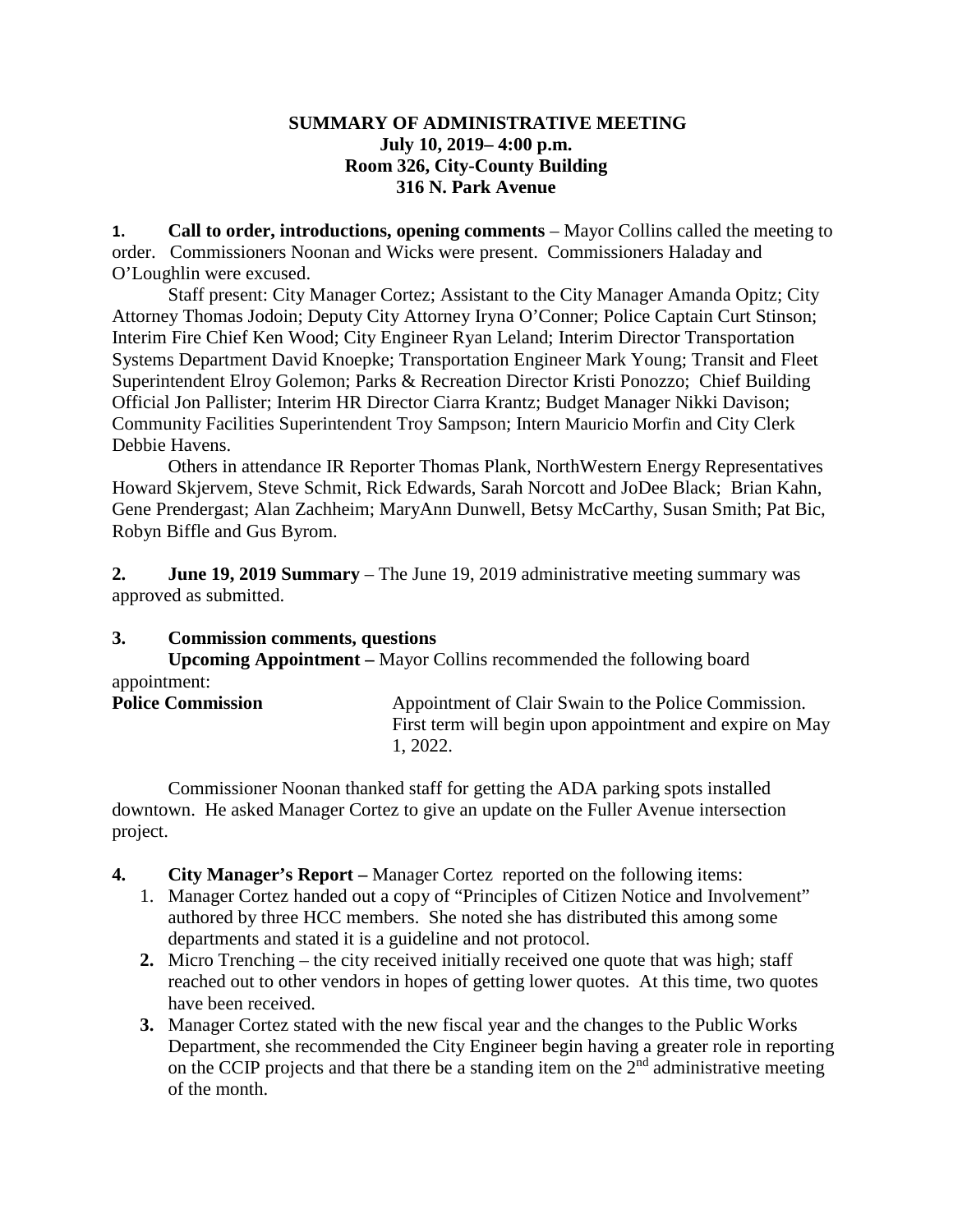- 4. Beattie Street Trailhead staff is working with engineering firm to design; will continue public engagement at 30, 60 and 90 days throughout the process. Once the design is received, staff will move forward with construction.
- 5. Farmers Market has been a success among staff, great interaction with community members
- 6. Goldie coins can be used at the new parking meters.
- 7. Parking the app is not working; staff continues to work on the implementation. Future contracts will include deliverable language. Manager Cortez stated the expected revenue for June was \$29,000 and the actual revenue was \$25,000. The installation of the equipment is complete with the app being the exception. Manager Cortez stated staff has been working on ways to assist people remembering their license plate numbers.
- 8. Updated the commission on the current vacancies: HR Director has been posted and to avoid any conflict, the county HR Department will help with the process up to her receiving copies of the top candidates to be interviewed. Updating the Finance Director's job description and will be posting the Public Works Director position.
- 9. Homeless Update Amanda Opitz reported Paul Pacini submitted an idea on day labor for the homeless in the area; the City Manager's office convened 27 leaders from community organizations that work with the homeless to discuss the idea. The idea had wide support, however the logistics of developing such a program will be challenging. Representatives from the Montana Veteran's Foundation have volunteered to chair an adhoc committee made up of several interested organizations to see if the idea is viable. The city's role is simply to convene the stakeholders and broker any additional communications. With the creation of the ad-hoc committee, the City's goal to gather the stakeholders has been met.
- 10. Interim Transportation Systems Director Knoepke reported Fuller Street will not be torn up; the intersection of Fuller and Neill will be a project at the conclusion of Farmers Marks.

Director Knoepke reported he met with representatives from MDT to discuss the Custer Avenue project and will have an update at the October TCC meeting. Topics of discussion included the impact and costs to the Yellowstone Pipeline; where will the current funding of \$14-million get the project; can the project be built in phases and the congestion on Custer Avenue needs to be addressed.

Commissioner Wicks stated during a previous discussion, she thought the original cost of the project was quoted at \$7-million. Director Knoepke stated the original estimate was \$14 million through the Urban Funds allocated through the TCC. The costs then ballooned up to \$28-million. The county has looked into a possibility of a BUILD Grant and Custer Avenue may qualify. However, the urban funds are not eligible to pay for writing the grant. The estimated cost to write the grant is \$100,000. Manager Cortez reported she met with Senator Tester's staff and discussed the BUILD Grant. Staff will coordinate through Senator Tester's office on submitting a BUILD Grant and will come back to the commission for direction.

Commissioner Wicks asked for an update on the Community Information Officer (CIO) position. Manager Cortez noted the CIO position will be under the Public Works Department and the plan was to work with Libbi during the transition. However, that has changed. Staff will need to prioritize what projects the CIO works on.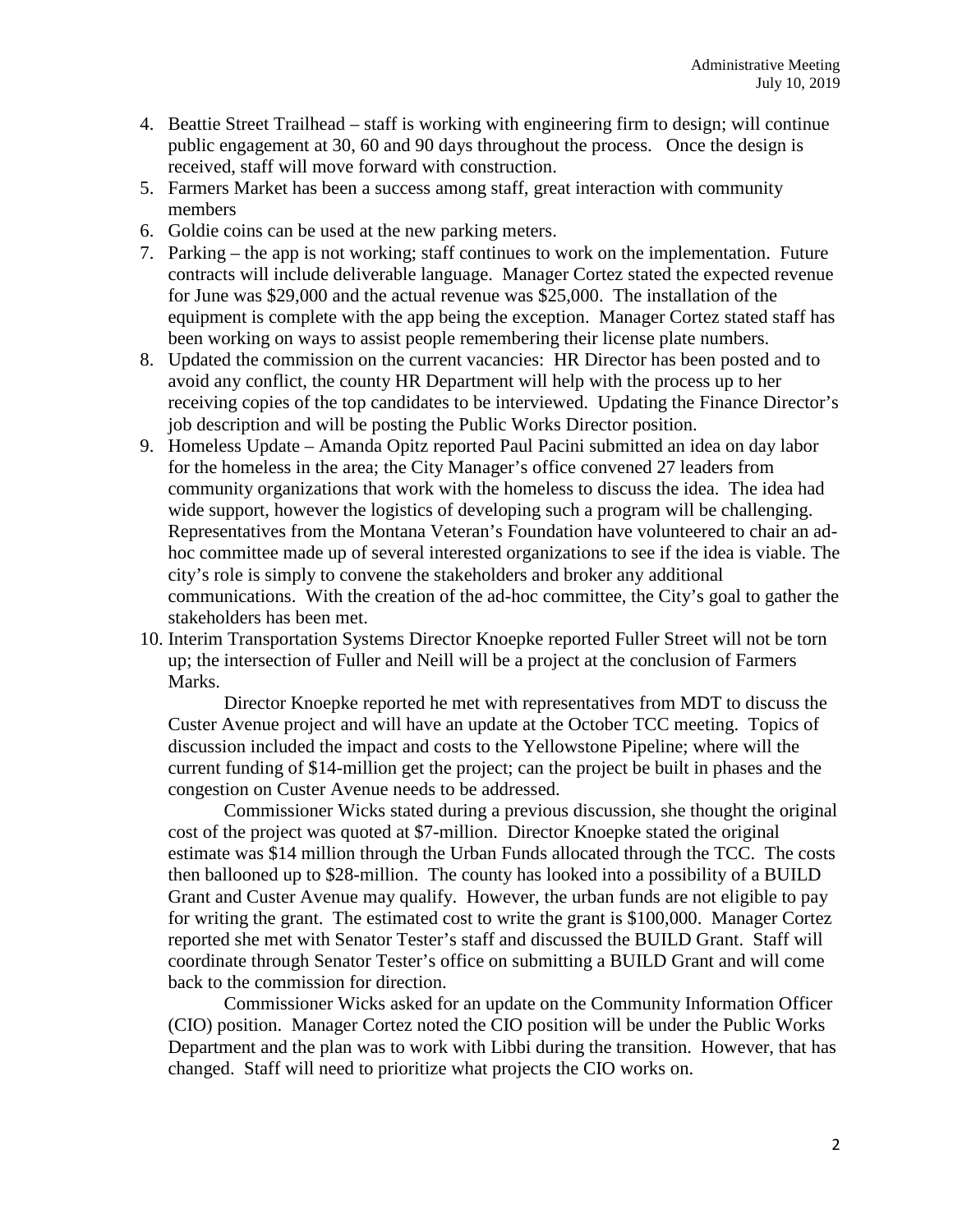Commissioner Wicks asked that the commission get an update on the Beattie Street trailhead prior to the project moving forward. She thanked the parking staff for assisting people in writing their license plate numbers down; she has heard positive comments from people.

Commissioner Noonan asked if the triangle at the corner of Neill and Fuller is going to be removed. Director Knoepke stated yes and explained the project. Commissioner Noonan commented that was a concern of the Farmers Market and asked if sidewalks will be installed. Engineer Leland stated this is part of the Front Street project and explained staff looked at two options for the area, either grass or pavers. It will be a financial decision on which one is used. Manager Cortez noted the improvements would not affect Farmers Market; it will end prior to construction.

Commissioner Wicks asked if the RFP Officer is moving forward. Manager Cortez stated she is in communications with a consultant who will work with the legal department on the forms and processes. Attorney Jodoin stated he is working with the consultant.

### **5. Department Requests – Community Facilities** –

NorthWestern Representative Howard Skjervem addressed the commission regarding the past communications with the commission on when LED lights would be installed. NorthWestern Energy has moved forward and selected Helena and Billings to begin to replace the current lights.

It is a \$14-million dollar project to replace all the lights throughout the state and involves replacing fixtures and lights. NorthWestern Energy looked at options for LED bulbs to match the city ordinance. Mr. Skjervem spoke on the most common light fixtures being the Cobra Head, Acorn and Lexington. The downtown area, Colonial Drive and a residential development on the north side of Helena have the Acorn fixtures. NorthWestern desires to meet the ordinances of each city and with that, the majority of the lights do meet. There are some areas where they are not meeting the ordinances.

NorthWestern Energy Engineer Steve Schmit addressed the commission regarding the current lights not being available and how the fixture being installed were chosen. He also spoke of the benefits of the 3000 k lights and at the time the project was started, this was the lowest available. Engineer Schmit also spoke addressed the up-lighting and light trespass of the fixtures.

Community Facilities Superintendent Sampson reported the City has 53 lighting districts accounting for approximately 3,400 streetlights. NorthWestern Energy is currently replacing street light heads with LED luminaries. However, there is a concern that available LED replacements may not meet current City lighting ordinances. Approximately 2,400 out of 3,400 are considered compliant and can be replaced. NorthWestern Energy staff would like to discuss options for continuing with the LED project for those that are not compliant.

City code 10-1-3 Lighting Definitions says "HORIZONTAL CUTOFF: Fixtures that are designed in such a manner that light rays emitted by the fixture, either directly from the lamp, lens, or housing, are only projected below a horizontal plane running through the lowest point on the light source."

The City has several types of lights: Cobra Head, Acorn, Lexington and Contemporary are the most common. The International Dark Sky Association and the Illuminating Engineering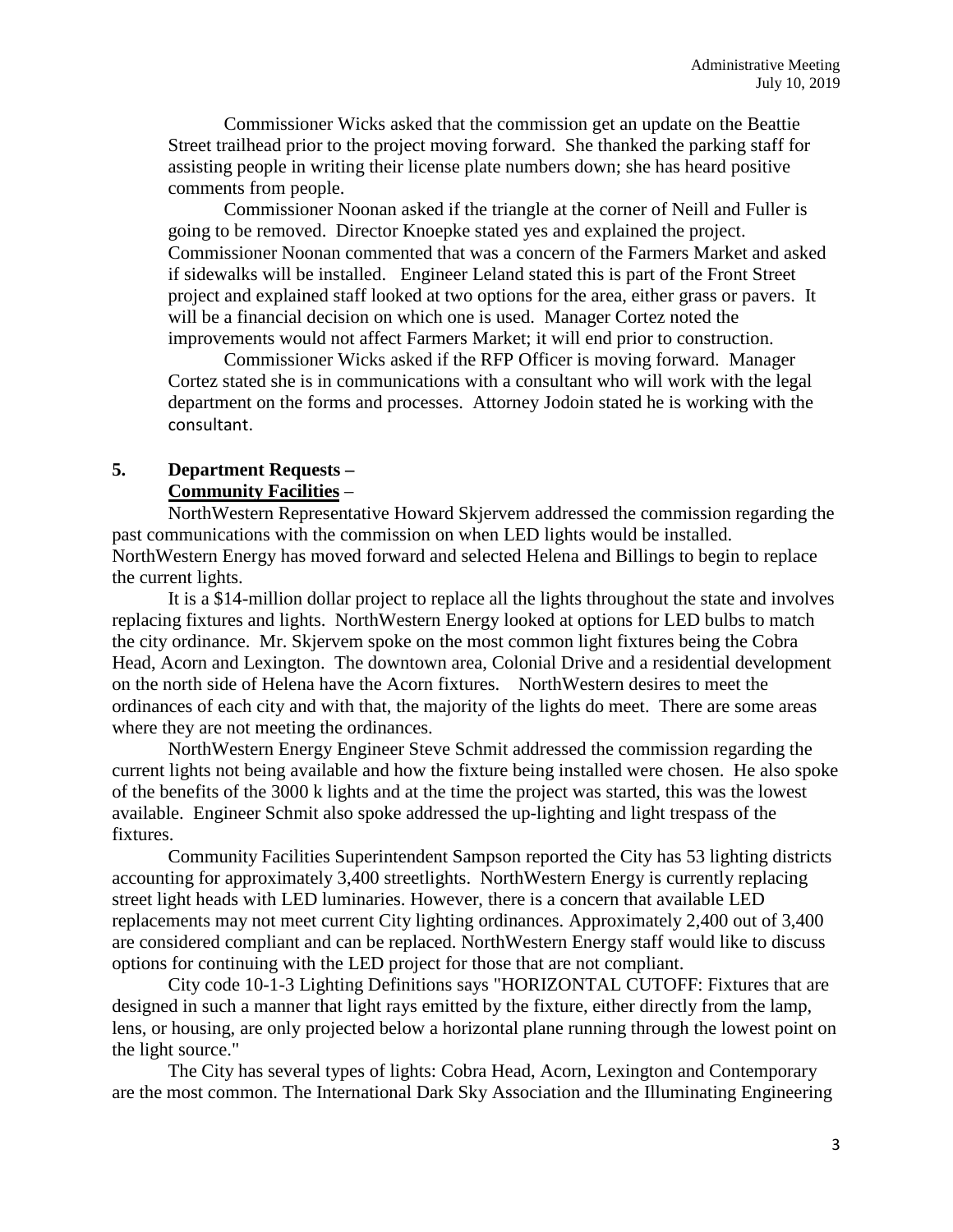Society issued a new light emission standard called the BUG rating in 2011 (Backlight, Uplight, and Glare). While not adopted by any regulatory agency, it is being used to rate streetlights. All light fixtures are recessed and were considered to be in compliance with the definition above until we were informed of the BUG rating.

Cobra Head lights are consistent with City ordinances and BUG rating and will be replaced. Lexington lights are of two types: 1. With Lens (inconsistent with Ordinance) and 2. Without Lens (consistent with Ordinance)

The current Contemporary lights have no comparable replacement and NorthWestern Energy had planned to replace them with Lexington (with Lenses) lights. However, the Lexington (with Lens) and Acorn styles both have reflection from the lens and/or are rated above a zero (out of five), meaning there is upward illumination.

Options for discussion include but are not limited to:

1. Use a Lexington (No Lens) light as it has a zero Uplight rating. Caveat: NorthWestern has received complaints that this type of Lexington is "harsh" in its intensity. If these are used, NorthWestern cannot add lenses later without replacing the entire fixture.

2. Disallow Acorn lights, as they do not have a U rating of zero.

3. Disallow Lexington with Lens, as they do not have a U rating of zero.

4. Request NorthWestern Energy replace all of lights with Cobra head poles and lights. Please note that the current poles cannot be used for Cobra head fixtures and would have to be replaced along with the fixture increasing the cost.

5. The Commission may consider changing the ordinance so that reflection off the Lexington with lens is not a violation of the ordinance.

NorthWestern Energy cannot complete the Front Street lighting project using Acorn lights as directed by the Commission. Again, Acorn lights violate city Ordinance.

Staff and NorthWestern Energy employees held a public meeting on June 26 at the Civic Center. Approximately twenty people attended of which 16 left written comment. From the comments received citizens prioritized in order the importance of three items: 1 dark skies, 2. energy savings, and 3 maintain historic look in that order. Staff also discussed this predicament with residents at the June 29 Farmers Market. Additional input from the community will be received between the time this report is uploaded and the Administrative Meeting. Staff will update the Commission.

Several comments were in favor of a more comprehensive lighting plan and wants to slow down the conversion until a plan can be put together. Other questions concerned why there are only a few fixtures to choose from which were selected by NorthWestern Energy. Lastly, some citizens wanted to know why there wasn't dimming technology being considered during this conversion.

Staff and NorthWestern Energy are requesting Commission direction as to how to proceed. There were 30+ residents who provided feedback; dark skies are important, the warmer color is important; historic character of the fixtures are important; pump the brakes and look at a comprehensive lighting plan. Additional public comments has been received since the community meeting to included being okay with the LED lights due to energy savings; likes the Lexington fixture without the acrylic lense. The fast majority of the comments included concern with the dark sky ordinance and light trespass.

Manager Cortez asked for direction on how to be responsive to the different desires to include: Dark skies; light pollution and trespass; historic character and the savings with the LED lights.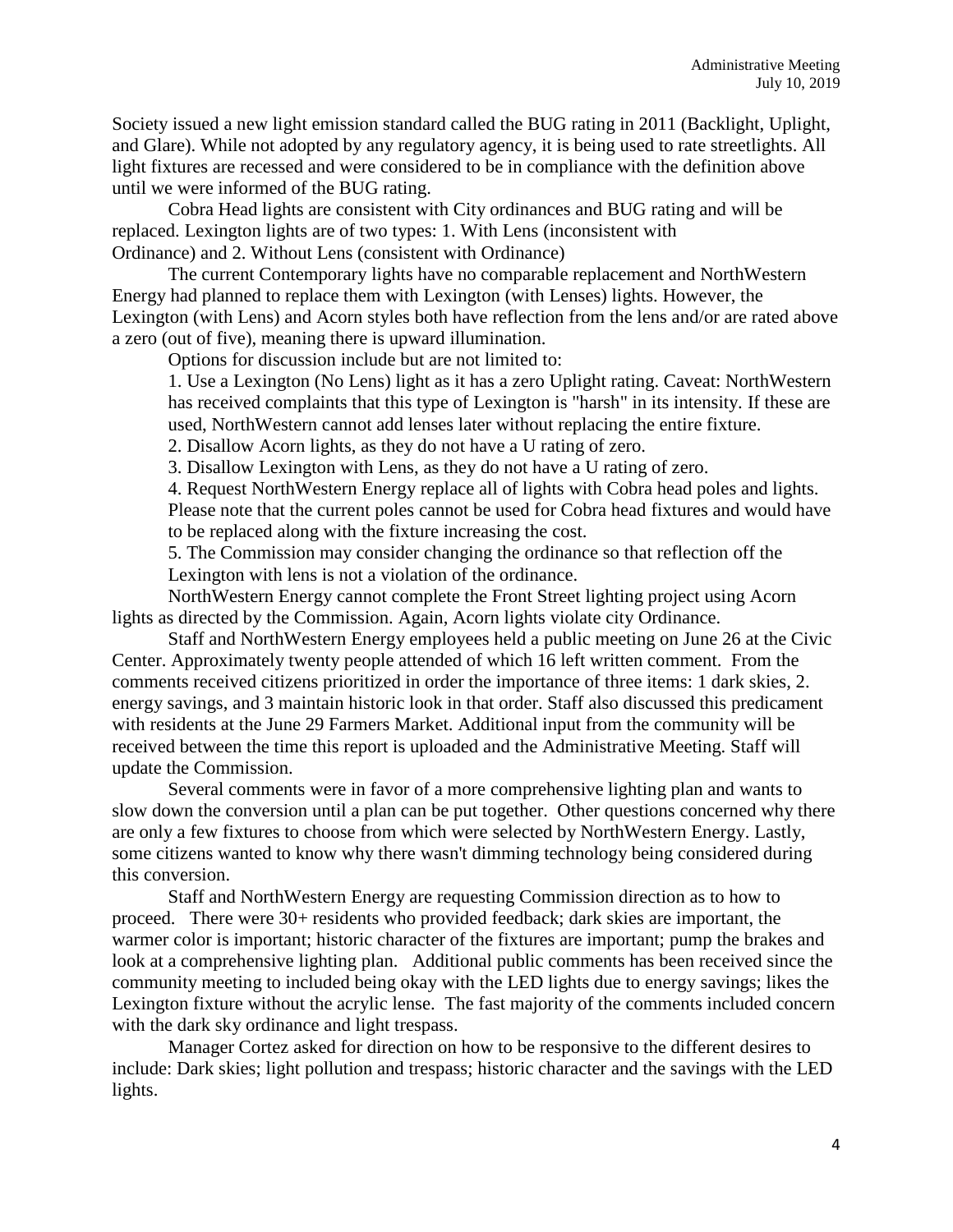Public Comments: The following persons address the commission regarding the LED street light replacement project:

Alan Zackheim, Betsy McCarthy, Paul Cartwright, Susan Smith, Lizzie Carlson Thompson, Pat Bic, Mary Ann Dunwell, Colleen Murphy, Hugh, Paul Pacini, Becky, Gus Byrom and Diana Hammer.

Comments included concerns with glare of new lights, new lights are not dark sky compliant, do not lose the inviting nature of the residential neighborhoods, there are LED lights that are dark sky compliant, you have to address light trespass in addition to up-lighting, stop the project and take time to complete a comprehensive street light plan for Helena; need listen to what the community wants; supports the LED lights, not the 3000 k; encouraged the installation of 2200 k lights, appoint an ad-hoc committee to study the issues and bring back a recommendation to the commission, the Citizen Conservation Board has been looking into this issue and have concerns with the choices being made, and do not change the ordinance to approve the fixtures.

Commissioner Noonan acknowledged there are a lot of questions due to the public comments received and asked how will these questions be addressed. He then suggested the commission re-visit this in a month.

Mr. Skjervem stated without a question there are a lot of questions and issues, NorthWestern will be happy to sit down with the commission and provide answer to questions that have been asked today

Commissioner Noonan asked that the street light project be put on a future administrative meeting. Manager Cortez noted staff would do additional homework prior to rescheduling.

Commissioner Wicks stated this this project is being paid for by NorthWestern Energy with no costs to the city. She asked if different fixtures are used, would there be a cost to the city and if the project is put on hold for a year, does that change the costs to the city.

Commissioner Noonan asked if the costs of this project go back to the consumers. Mr. Skjervem noted each area has individual street lighting districts and the residents in those districts pay an assessment for the streetlights.

#### **City Attorney – Helena-Lewis and Clark National Forest Ten Mile-South Helena**

**Project Litigation -** Attorney Jodoin stated The United States Forest Service Record of Decision approving the Ten Mile-South Helena Project ("Project") in the Helena-Lewis and Clark National Forest was issued on December 19, 2018. The Helena Hunters and Anglers Association ("Helena Hunters") filed a lawsuit (*Helena Hunters and Anglers v. Marten et al,* **Case No. 9:19-cv-00047-DLC***)* challenging the aspects of the Project that involved mechanical work in two Inventoried Roadless Areas on March 19, 2019.

The Helena-Lewis and Clark National Forest requested that the City either intervene in the lawsuit or file an amicus brief in support of the Project.

The City commission held an executive session on May 20, 2019, to discuss litigation strategy and consider the Helena-Lewis and Clark National Forest request. General public comment was accepted, and the entirety of those comments were from supporters of the Helena Hunters and related to the consideration by the City Commission as to what role the City should take with respect to the Helena Hunters' lawsuit. The commission made no decision at that meeting and has not made a final decision as to the role of the City.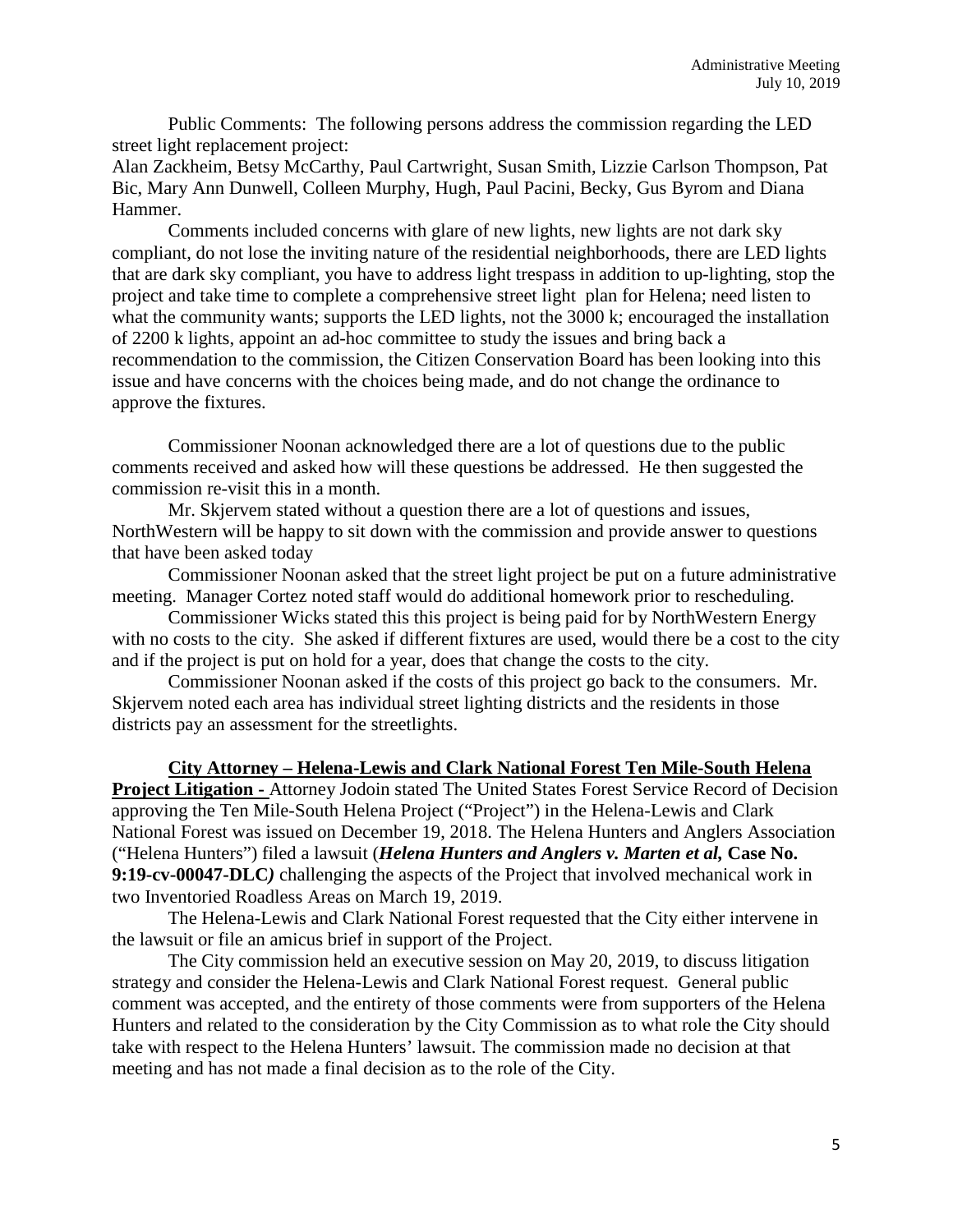On June 20, 2019 the Alliance for the Wild Rockies and the Native Ecosystem Council filed a complaint challenging the entirety of the Project (*Alliance for the Wild Rockies, and Native Ecosystem Council v. Marten et al,* **Case No. 9:19-cv-00106-DWM**).

Staff is looking to obtain City Commission guidance on the next steps, regarding the city's role in the above litigation, if any. Staff recommends that the City Commission hold a special meeting to take public comment prior to decision and if deemed necessary consider a litigation strategy meeting.

Attorney Jodoin noted it may be too late for the city to intervene on the Helena Hunters case; however, we could get involved in the 2nd case.

Public Comments – Major General Gene Prendergast read and submitted a prepared letter regarding the Tenmile Watershed Collaborative Committee, the importance of fuel mitigation. Major General Prendergast urges the city commission to move forward immediately by filing an *amicus* brief in support of the Forest Service's Tenmile/South Helena Project.

Brian Kahn gave a summary of his involvement with the Tenmile/South Helena Project as the facilitator and suggested the city commission schedule a public hearing on this issue before making a decision.

There was commission consensus to schedule a special meeting/public hearing.

## **6. Department Presentations**

**Parks & Recreation – Update on 2019 Open Lands Management Plan -** Director Ponozzo reported per Commission request, staff solicited consulting services to update Chapter 7 of the Open Lands Management Plan. Through an RFP process, the City received two proposal. A community panel reviewed the proposals and recommended Collaborative Decision Resources (CDR) of Boulder CO.

CDR is currently talking to open lands stakeholders and has likely reached out to the Commission. The CDR Team will capture and articulate the community's vision regarding the use and management of open lands, and will integrate that vision into an updated Recreation Plan. The CDR Team anticipates recommending to City Commission various processes for improved communication, stakeholder engagement, and decision-making regarding Helena Open Lands (HOL) recreation.

The process is divided into two phases:

1. ASSESSMENT: Through an open and inclusive process, the Assessment Phase engages interested user groups in interviews (in-person and via teleconference). This phase will solicit community values, issues, ideas, vision, and guiding principles for the future management of HOL. This phase is anticipated to conclude in the summer of 2019. The CDR Team will present themes, key issues, and process recommendations for developing the foundation of the Recreation Plan update to user groups and agencies.

2. IMPLEMENTATION: The CDR Team will facilitate discussions among user groups to cocreate methods for HOL management, while also considering a process for adapting to future unknown conditions. The CDR team will incorporate feedback of user groups, including areas of agreement and divergences of opinion regarding management, into a Recreation Plan update for Commission.

The Assessment Phase will occur in June and early July 2019. The Implementation Phase will follow in Summer and early Fall 2019.

CDR will host a community discussion in July/August. CDR respectfully requests that the City Commission wait until this meeting is held to re-engage the Helena community in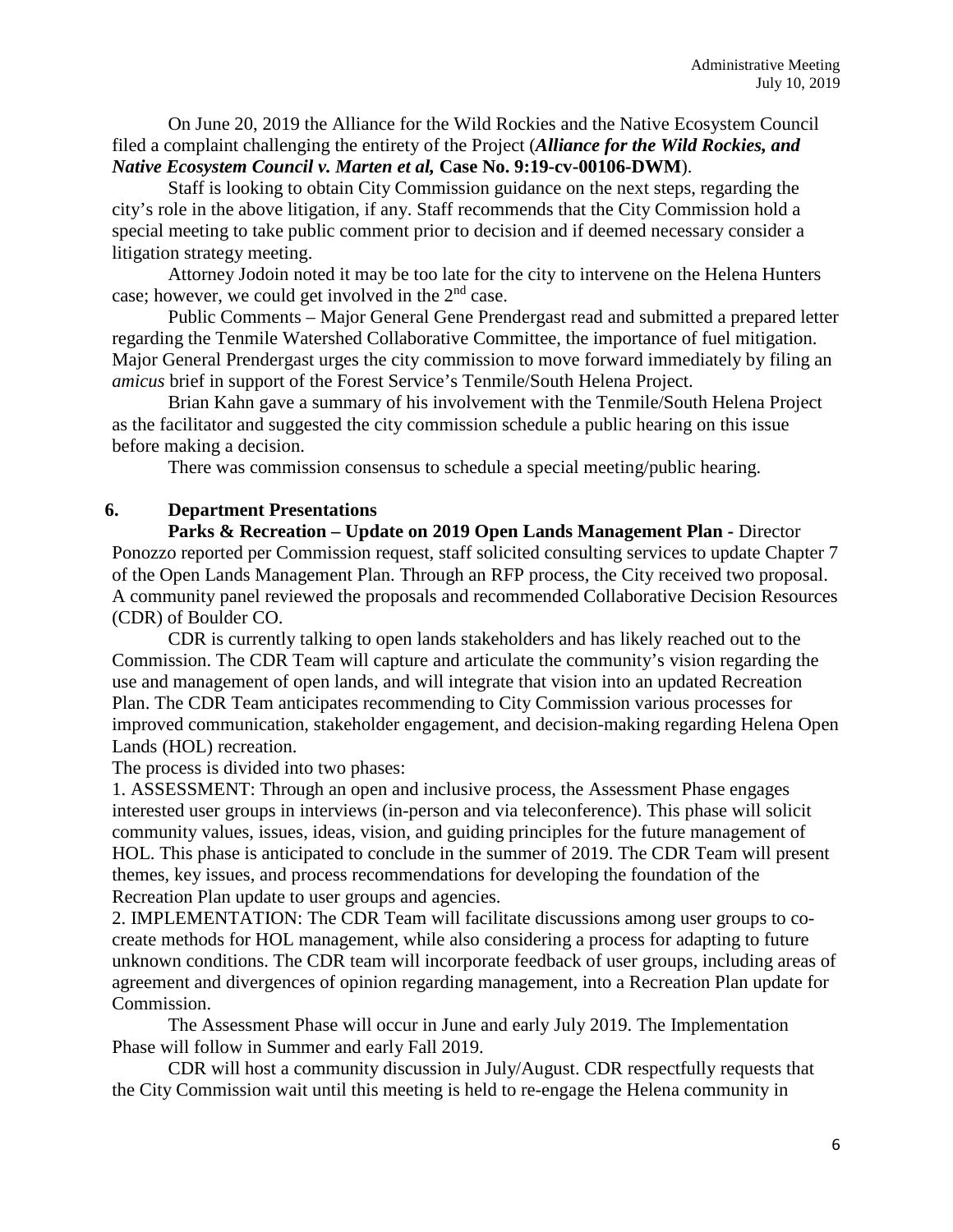conversations about Open Lands. CDR has determined that the energy around this topic is delicate and would rather proceed in the manner previously laid out in the proposal.

Manager Cortez reported she and Director Ponozzo have been in discussion with the consultant and asked if a commission member would like to participate in the discussions with the consultant. Commissioner Wicks volunteered to begin participating in the conversations. Commissioner Noonan stated he would participate if Commission Wicks is not available.

**Update on the 2019 Helena Open Lands Work Plan –** Director Ponozzo reported we are currently revising our open lands work plan based on the questions and feedback we received at the last commission meeting and we are adding work for the newly acquired Whyte Property. The Open Lands Work Plan is our yearly work plan outlining land management maintenance activities scheduled for implementation in 2019. The work plan is updated each year to address needs emerging as a result of input from the citizens of Helena, HOLMAC, and/or city staff.

The 2019 Open Lands Work Plan Draft was made available for public comment on the city's website on March 11, 2019 and formally reviewed by HOLMAC and the public at an open house on April 9, 2019. Public Comments were received and changes have been made to the plan in response to that public comment. We are opening another public comment period on this work plan and will hold a public open house on July 25. We will also be taking this to HOLMAC, The City-County Parks Board and Helena Citizens Council. Staff will bring the work plan back to the commission in late July or August

**Transportation Systems – Traffic Calming Discussion –** Interim Transportation Systems Director David Knoepke reported the City of Helena has developed the Neighborhood Traffic Calming Program (NTCP) to provide residents with the opportunity to raise neighborhood traffic concerns and to participate in the selection of strategies that promote safe and pleasant conditions for residents, pedestrians, bicyclists, and motorists in City neighborhoods.

The NTCP is designed to provide consistent, citywide policies to neighborhood traffic management and to ensure equitable and effective solutions to a variety of traffic concerns expressed by local residents. The program intent is to treat similar traffic problems equally, while recognizing the differences in individual resident levels of concern and traffic tolerances. The purpose of the NTCP is to implement traffic calming techniques, where appropriate, in response to neighborhood requests for assistance with traffic concerns. The NTCP is designed to provide guidelines and methods of evaluation to systematically address neighborhood traffic problems. Under this program, staff will work with residents to identify traffic issues and seek appropriate solutions.

**Capital Transit Ridership Redesign Program Options -** Interim Transportation Systems Director David Knoepke and Transit & Fleet Superintendent Elroy Golemon reported the City recognizes that our current Transit System is resource intensive, suffers of low ridership demand and it is limited in its scope.

Capital Transit currently operates two Fixed Route buses within the City and four complimentary ADA Paratransit buses. The fixed route buses have limited stops. The Paratransit buses are required if a transit provider operates a fixed route system. Additionally ridership must apply and be approved for ADA Paratransit service.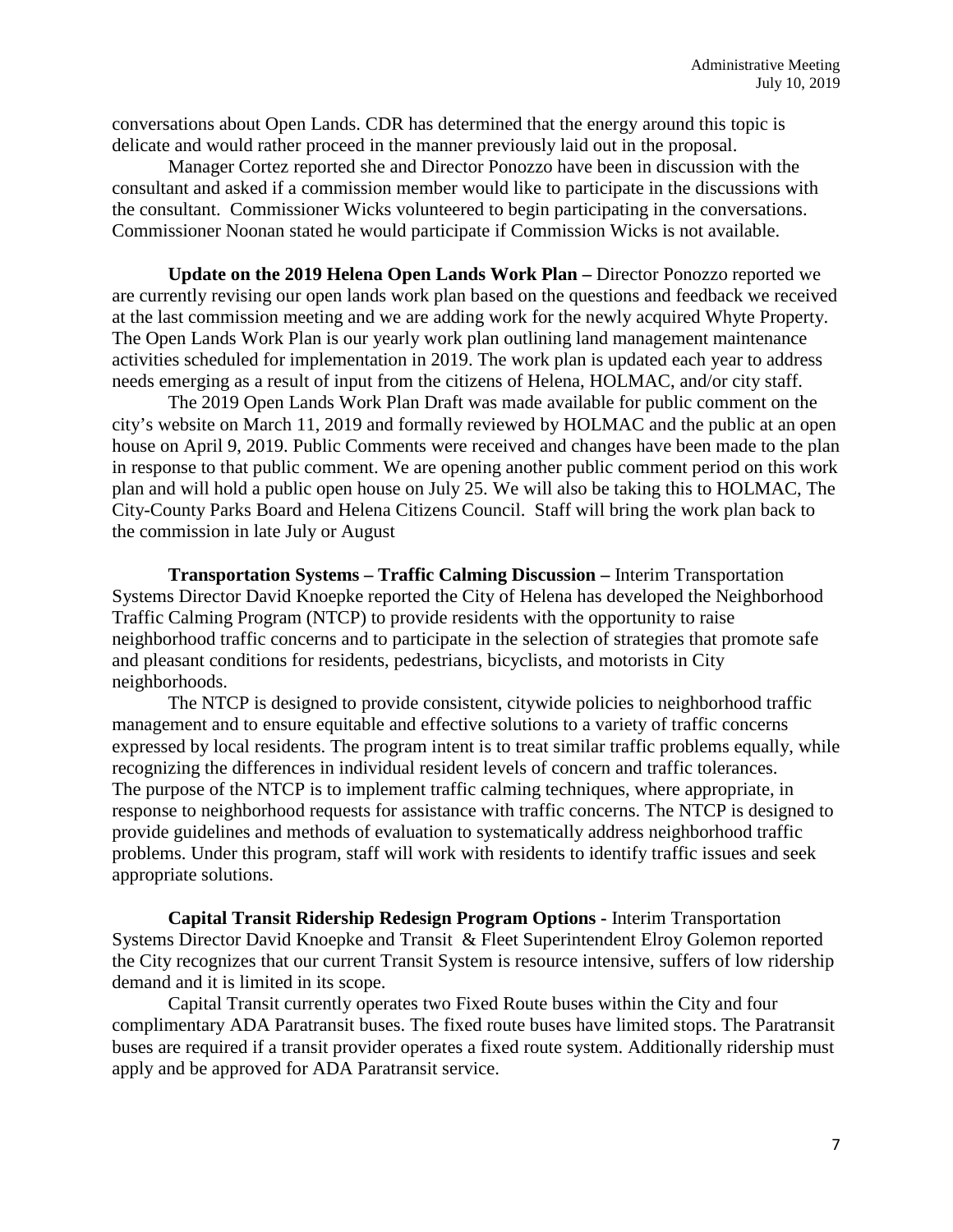Capital Transit currently operates one deviated-fixed route bus serving the East Helena-East Valley region.

This item is introduced to give the commission an update and preview of future actions that the Department has planned as it considers a redesign of the City's Transit system.

Manager Cortez addressed the ridership of the system and the costs affiliated.

Superintendent Golemon referred to the information included in his PowerPoint handout with included the following:

- Comparison of Traditional Transit and Demand Response Transit
- Demand Response Service or New Scheduling Technology
- Community Outreach Dates & Ouestions

Manager Cortez stated the key message is the current system does not work and the new system shifts to service not bureaucracy and could provide additional services for people. Manager Cortez asked if the commission is comfortable with staff holding the community meetings on the proposal to use the Demand Response Service.

Commissioner Wicks ask if this is economical feasible for the city of Helena; do we have any similar size cities that have used this service. Superintendent Golemon stated there currently is not a city of our size using the Demand Response Service. He referred to Arlington Texas, who currently uses the service. Manager Cortez stated West Sacramento uses VIO.

Superintendent Golemon announced there will be a trolley service for the downtown area that will run Monday – Friday and limited hours on Saturday. Superintendent Golemon described the routes for Monday-Friday and Saturday. The trolley will begin on July 29 for a 30 day trial period. Manager Cortez stated the community has made this request for the downtown and Great Northern area. The proposed routes will connect the dots in the downtown area. Manager Cortez noted the commission provided funds in two different areas. If successful, staff will bring back the trolley service for funding discussion.

## **7. Committee discussions**

Helena Citizens Council – No report given.

## **8. Review of agenda for July 15, 2019 Commission meeting –**

**9. Public comment –** State Representative Mary Ann Dunwell requested that the Lewis & Clark Democratic Central Committee be allowed to meet in the City-County Building once a month. She noted the Central Committee is designated as a public organization through the Secretary of State Office. Manager Cortez stated the previous policy for the building was not to allow non-government meetings be held in the building. However, she will approve the request.

Commissioners Noonan and Wicks and Mayor Collins concurred to open the City-County Building for public meetings. There was discussion to open the building to public organizations designated through the Secretary of State Office.

**10. Commission discussion and direction to City Manager** – Manager Cortez summarized the following:

**1.** PIO – Will begin her employment on Monday, July 15, 2019.